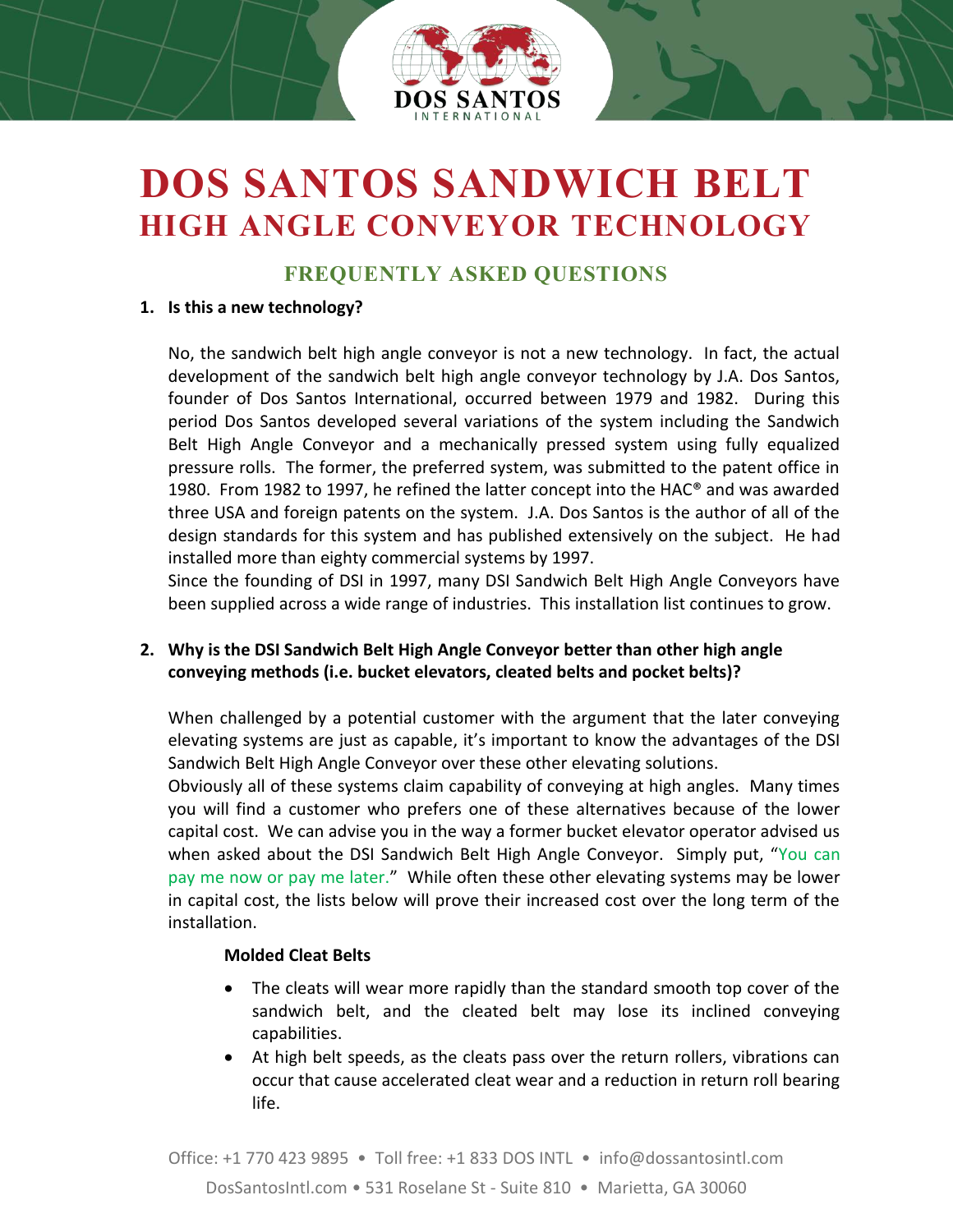

- The cleated belt is more difficult to clean than standard conveyor belt. Belt brushes, belt beaters, air blasters, water sprays or a wash box belt cleaner must be used.
- Molded cleat belts are usually restricted to short conveyors where few or no return idlers are needed and either the material does not stick to the surface or where material carry back is acceptable.

## **Pocket Belts**

- The pocket belt is more expensive than standard conveyor belting.
- Lump size is somewhat limited particularly at high angles of incline as the pocket belt capacity is determined by the profile of the pocket.
- Sidewalls and cleats are susceptible to damage.
- Belt training must be maintained accurately to reduce damage to the sidewalls.
- The belt is more difficult to clean than standard conveyor belts. Belt beaters, air knives, water sprays or a wash trough must be used.

## **Bucket Elevators**

- Carry back and spillage.
- Lower capacity and increased power consumption.
- High wear and noise level.
- High maintenance and specialty replacement parts.

## **DSI Sandwich Belt High Angle Conveyor Advantages over the others**

- Unlimited conveying capacity
- A system suitable for the most rugged mine applications, yet gentle on sensitive and friable materials.
- High availability and low operating and maintenance cost.
- Smooth surfaced belts allow continuous belt cleaning by scrapers and plows.
- Facilitates intermediate material discharge by belt plows, as appropriate, before and/or beyond the sandwiched part of the snaking profile.
- All conventional conveyor hardware ensures economy and fast delivery of replacement parts.

## **3. Is the Sandwich Belt High Angle Conveyor high maintenance?**

No, the DSI Sandwich Belt High Angle Conveyor is very low maintenance, requiring the same or less effort than conventional conveyors operating in the same capacity. At several of the units we've visited in the past, plant managers and those working directly with the conveyor system say the same thing. Plant operators have advised that they wish they had Sandwich Belt High Angle Conveyors all over their plant, as the frequency of maintenance on the other conveyors were more likely to cause production losses.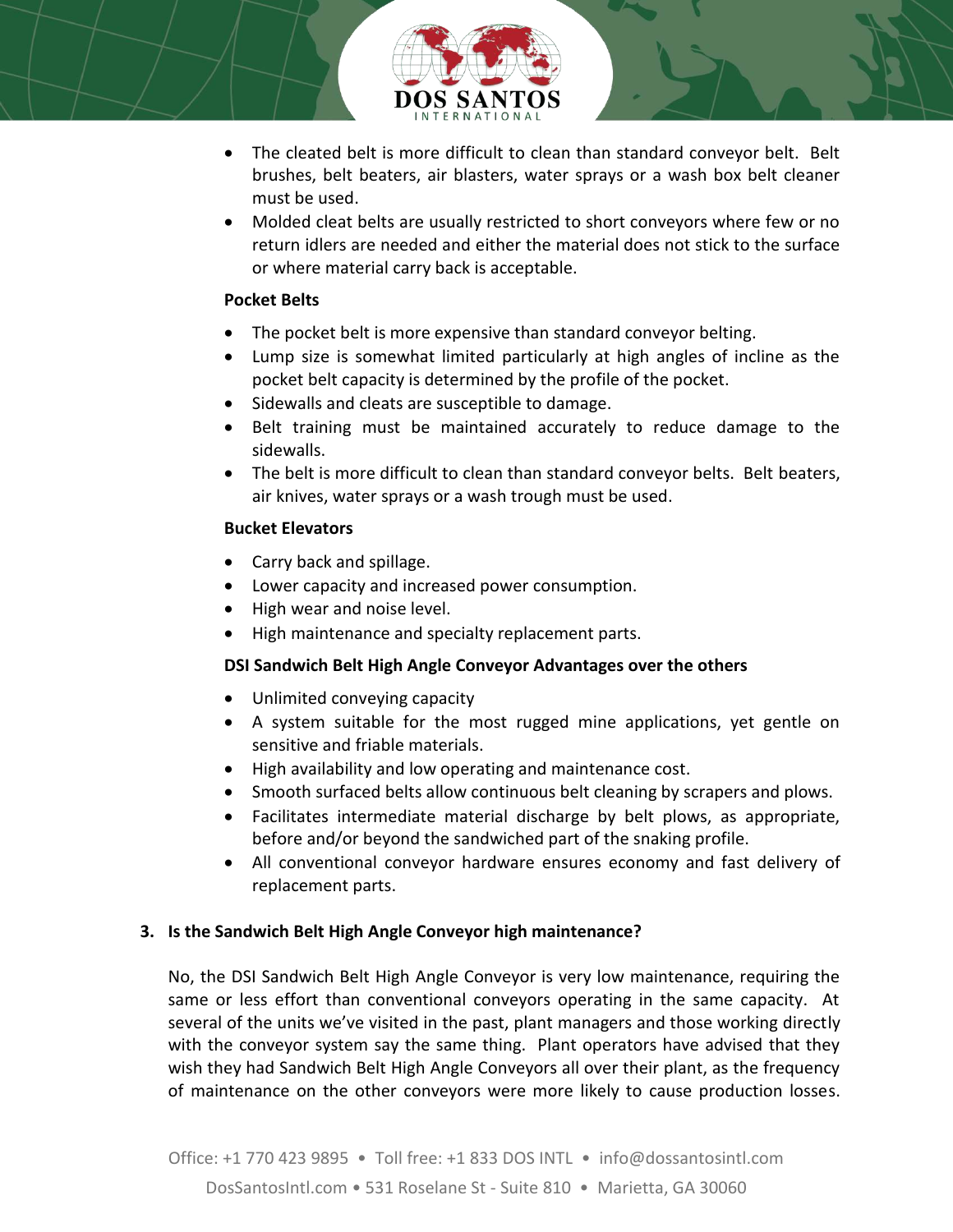

Finally, the DSI Sandwich Belt High Angle Conveyor is made up of all conventional conveyor parts, so it ensures economy and fast delivery of replacement parts.

#### **4. How does the DSI Sandwich Belt High Angle Conveyor work?**

You'd be surprised at the astonished looks we've received at a start up of a DSI Sandwich Belt High Angle Conveyor, or the many questions even fabricators will ask, including "How is this conveyor system going to work?" Seeing is believing, and often times, these doubters become a great promoters for the product, testifying to the success and reliability of the DSI Sandwich Belt High Angle Conveyor.

A sandwich belt conveyor uses two conveyor belts, face-to-face, to gently but firmly contain the product being carried, hence making steep incline and even vertical-lift runs easily achievable. The DSI Snake hugs the bulk materials by the use of radial pressure which is due to the belt tension and the alternating curving profile geometry. Materials are conveyed along the convex curves in a "snaking" profile as they are elevated to the highest of angles.

### **5. Is the Sandwich Belt High Angle Conveyor the same as the HAC®?**

The HAC® technology is built from the same basis as the Sandwich Belt Conveyor (see Point 1 above.) Other forms of high angle conveying (pocket belts, bucket elevators, etc.) are not often regarded as real competitors to the Sandwich Belt High Angle Conveyor, due to their lack of capabilities as compared to the Sandwich Belt High Angle Conveyor (see Point 2 above.) On the other hand, the  $HAC^{\circ}$ , which was developed by J.A. Dos Santos employs the same inherent technology, with one primary difference. The full story follows:

### Background

The actual development of the Sandwich belt high angle conveyor technology by J.A. Dos Santos occurred between 1979 and 1982. During this time, Dos Santos developed several variations of the system including the Snake Sandwich High Angle Conveyor and a mechanically pressed system using fully equalized pressure rolls. The former, the preferred system, was submitted to the patent office in 1980. In 1982, J.A. Dos Santos joined Continental Conveyor of Winfield, Alabama USA (now Joy Global.) During the period 1982 to 1997, he refined the mechanically pressed concept into the HAC® and was awarded three USA and foreign patents on the system. The difference between the DSI Sandwich Belt High Angle Conveyor and HAC® is that the HAC® employs special pressing mechanisms with fully equalized pressing rolls, to hug the material as its being elevated. The DSI Sandwich Belt High Angle Conveyor technology conveys materials along a series of alternating convex curves, developing radial hugging pressure through tension. The HAC® remains a successful elevating system and DSI also offers our advanced version of the HAC®, which we have dubbed the GPS, or Gently Pressed Sandwich. **The key point to remember is the J.A. Dos Santos, founder of Dos Santos International is the developer of the Sandwich Belt High Angle Conveyor and the HAC®/GPS.** He is the mind behind the machine, and he has imparted his expertise onto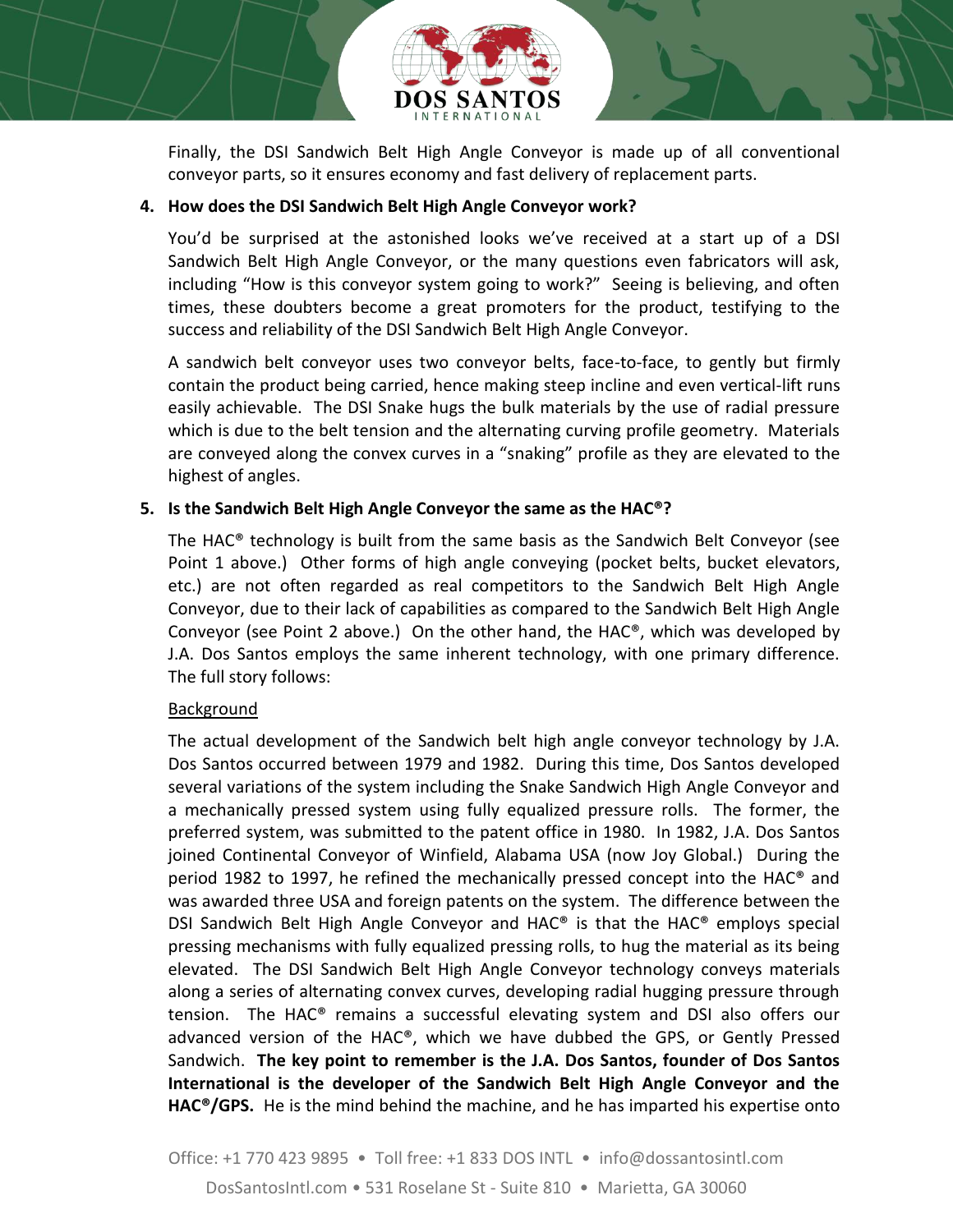

all DSI personnel, making DSI the unparalleled leader in all forms of sandwich belt high angle conveying. **No one on earth knows these conveying systems better.**

**6. Can the DSI Sandwich Belt High Angle conveyor contain fine materials below 1" particle size?**

We get this question often. The following should clarify how the DSI Sandwich Belt High Angle Conveyor can handle material in all ranges of size up to the design lump size.

When loaded, the sandwich cross section will look something like the following:



As material is depleted from the system, or when starting up with a trickle of material, the outer belt (red) will be collapsed onto the inner belt (blue) as shown below:



The radial pressure due to tension in the belt causes the outer belt to hug firmly to the inner belt when no material is present. Any material that is present in the sandwich will open the sandwich by only the amount necessary for it to be gently hugged through the conveyor path. For instance, a half load of material looks like:



Small material is definitely not a concern for the DSI Sandwich Belt High Angle Conveyor. One of our installations in Cartagena, Spain handled very small sulphur material. [\(http://www.dossantosintl.com/instls.htm#cartagena\)](http://www.dossantosintl.com/instls.htm#cartagena).

You can see the material that we were running on that unit in the image attached. For scale, the idler is a 4" roll on a conventional conveyor that was running nearby.

Office: +1 770 423 9895 • Toll free: +1 833 DOS INTL • info@dossantosintl.com DosSantosIntl.com • 531 Roselane St - Suite 810 • Marietta, GA 30060